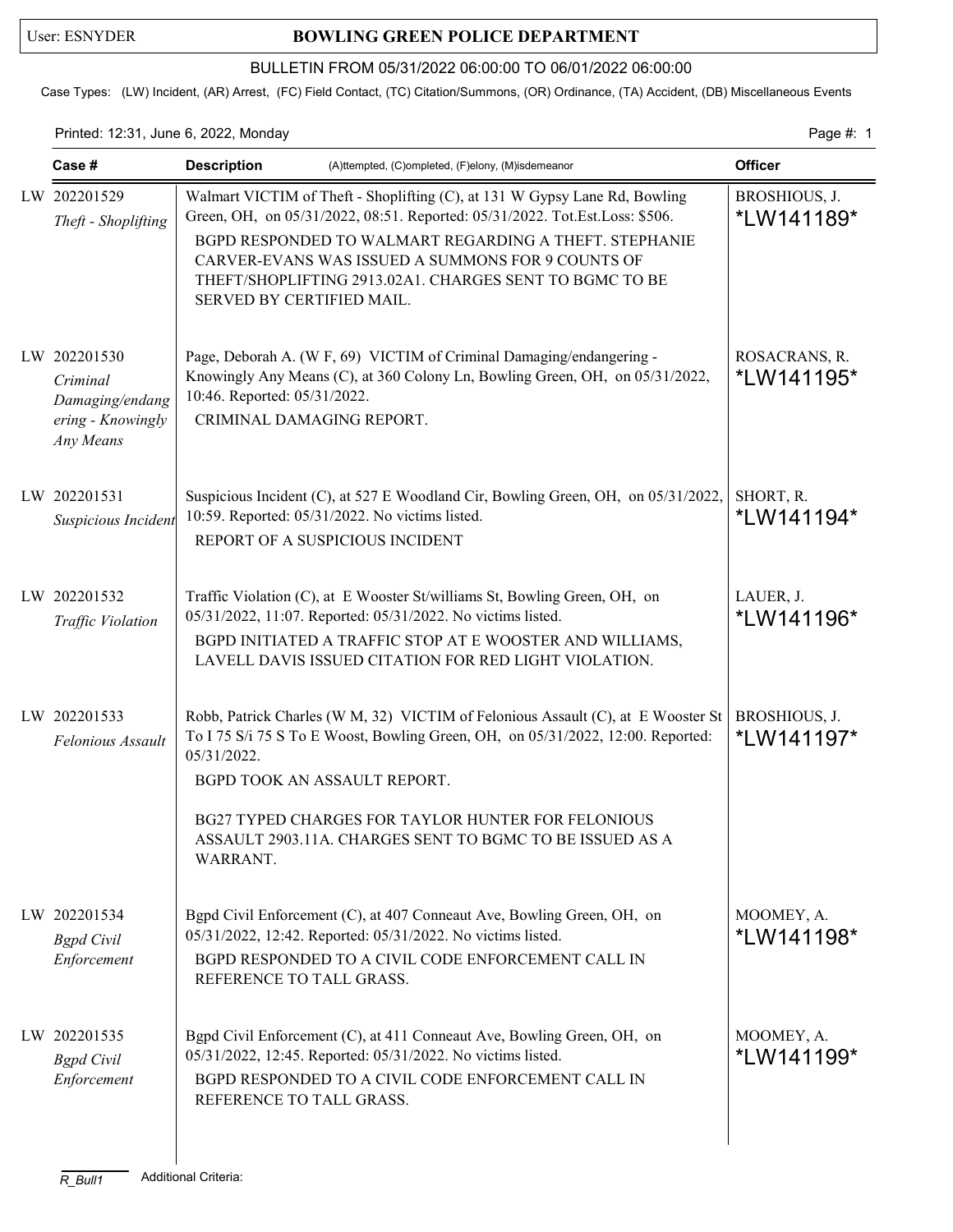| Case #                                                            | <b>Description</b>                                                                                                                                                                                                     | (A)ttempted, (C)ompleted, (F)elony, (M)isdemeanor                                                                                                                                                                                                                                                                                                                                              | <b>Officer</b>                      |
|-------------------------------------------------------------------|------------------------------------------------------------------------------------------------------------------------------------------------------------------------------------------------------------------------|------------------------------------------------------------------------------------------------------------------------------------------------------------------------------------------------------------------------------------------------------------------------------------------------------------------------------------------------------------------------------------------------|-------------------------------------|
| LW 202201536<br><b>Bgpd</b> Civil<br>Enforcement                  |                                                                                                                                                                                                                        | Bgpd Civil Enforcement (C), at 121 Leroy Ave, Bowling Green, OH, on 05/31/2022,<br>13:01. Reported: 05/31/2022. No victims listed.<br>BGPD RESPONDED TO A CIVIL CODE ENFORCEMENT CALL IN<br>REFERENCE TO TALL GRASS.                                                                                                                                                                           |                                     |
| LW 202201537<br><b>Bgpd</b> Civil<br>Enforcement                  | REFERENCE TO TALL GRASS.                                                                                                                                                                                               | Bgpd Civil Enforcement (C), at 121 W Evers Ave, Bowling Green, OH, on<br>05/31/2022, 13:46. Reported: 05/31/2022. No victims listed.<br>BGPD RESPONDED TO A CIVIL CODE ENFORCEMENT CALL IN                                                                                                                                                                                                     | MOOMEY, A.<br>*LW141203*            |
| LW 202201538<br><b>Bgpd</b> Civil<br>Enforcement                  | Bgpd Civil Enforcement (C), at 128 W Evers Ave, Bowling Green, OH, on<br>05/31/2022, 13:50. Reported: 05/31/2022. No victims listed.<br>BGPD RESPONDED TO A CIVIL CODE ENFORCEMENT CALL IN<br>REFERENCE TO TALL GRASS. |                                                                                                                                                                                                                                                                                                                                                                                                | MOOMEY, A.<br>*LW141204*            |
| LW 202201539<br><b>Bgpd</b> Civil<br>Enforcement                  | REFERENCE TO TALL GRASS.                                                                                                                                                                                               | Bgpd Civil Enforcement (C), at 232 W Evers Ave, Bowling Green, OH, on<br>05/31/2022, 13:52. Reported: 05/31/2022. No victims listed.<br>BGPD RESPONDED TO A CIVIL CODE ENFORCEMENT CALL IN                                                                                                                                                                                                     | MOOMEY, A.<br>*LW141205*            |
| LW 202201541<br>Menacing                                          | MENACING REPORT.                                                                                                                                                                                                       | Ramsey, Michee D. (B F, 35) VICTIM of Menacing (C), at 253 S Maple St, Bowling<br>Green, OH, on 05/31/2022, 15:02. Reported: 05/31/2022.                                                                                                                                                                                                                                                       | ROSACRANS, R.<br>*LW141207*         |
| LW 202201542<br>Felonious Assault -<br>Victim Seriously<br>Harmed | 05/31/2022.<br>CTDT 060122 830A,                                                                                                                                                                                       | Juvenile (B M, 14) VICTIM of Felonious Assault - Victim Seriously Harmed (C), at<br>520 Conneaut Ave, Bowling Green, OH, on 05/31/2022, 16:50. Reported:<br>JOSEF HEUSER ARRESTED FOR FELONIOUS ASSAULT 2903.11A1 (F2)<br>AND UNDERAGE/UNDER THE INFLUENCE 4301.69E1. LODGED WCJC.                                                                                                             | ROMSTADT, R.<br>*LW141209*          |
| LW 202201543<br>Theft - Without<br>Consent                        |                                                                                                                                                                                                                        | Mode Elle Boutique VICTIM of Theft - Without Consent (C), at 101 N Main St,<br>Bowling Green, OH, on 05/31/2022, 16:51. Reported: 05/31/2022. Tot.Est.Loss: \$98.<br>BGPD RESPONDED TO 101 N MAIN ST FOR A THEFT REPORT. JOSEF<br>HEUSER WAS CITED FOR THEFT 2913.02A1. CTDT 060122 10A. HEUSER<br>WAS ALREADY INCARCERATED. SEE ALSO 2022-01542 AND 2022-01544.                               | SEHLHORST, R.<br><i>*</i> LW141208* |
| LW 202201544<br>Theft - Without<br>Consent                        | Tot.Est.Loss: \$46.                                                                                                                                                                                                    | Stewart, Madeline Anna (W F, 22) VICTIM of Theft - Without Consent (C), at 831<br>Seventh St, Bowling Green, OH, on 05/31/2022, 18:10. Reported: 05/31/2022.<br>BGPD RESPONDED TO 831 SEVENTH ST FOR A THEFT REPORT. JOSEF<br>HEUSER WAS ARRESTED FOR THEFT OF DRUGS 2913.02B6 (F4), 2<br>COUNTS THEFT 2913.02A1, AND 3 COUNTS CRIMINAL MISCHIEF<br>2909.07A1A. LODGED WCJC. CTDT 060122 830A. | SEHLHORST, R.<br>*LW141210*         |

 $\overline{\phantom{a}}$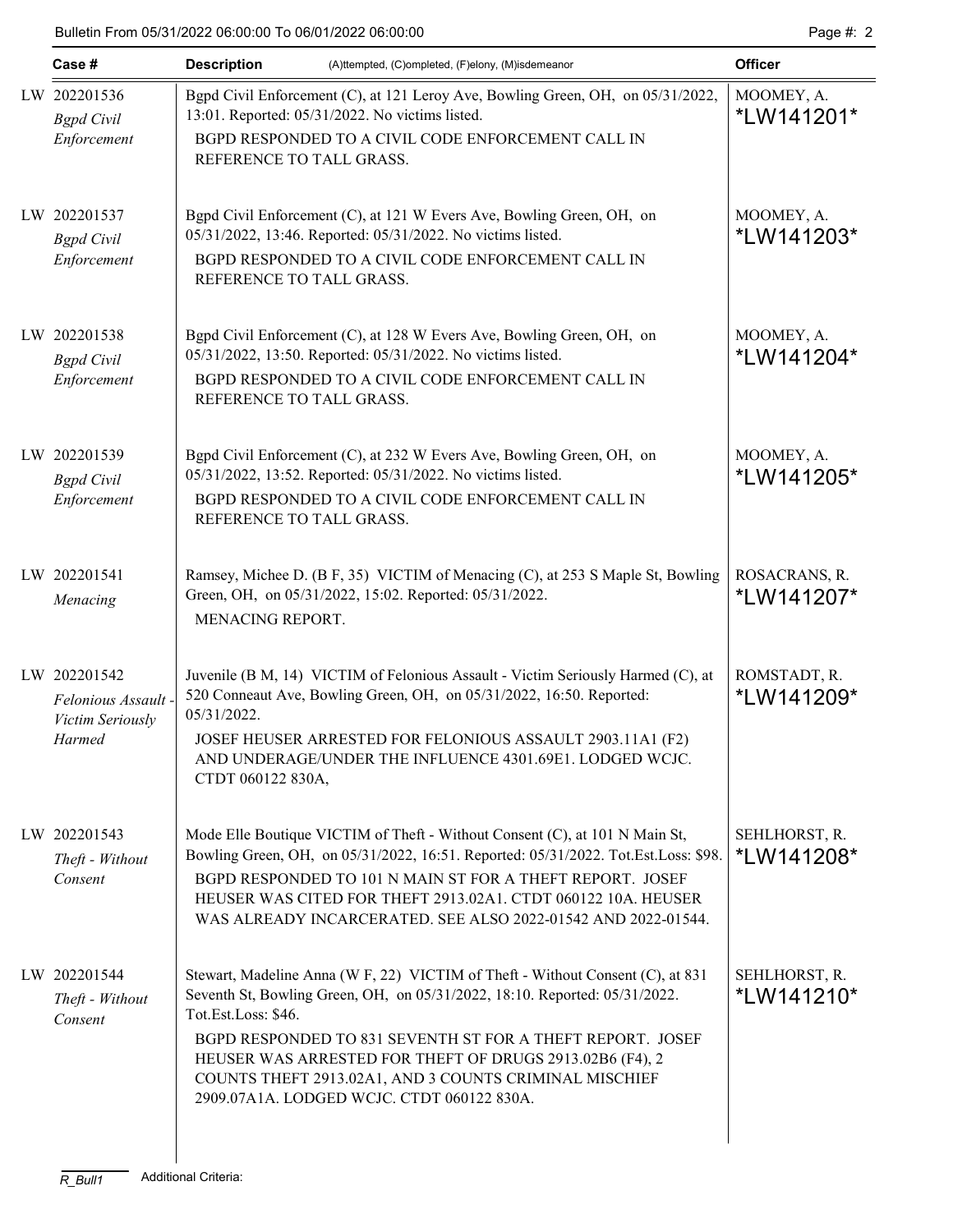Bulletin From 05/31/2022 06:00:00 To 06/01/2022 06:00:00 Page #: 3

|    | Case #                                                               | <b>Description</b>                                                                                                                                                                                                                                                    | (A)ttempted, (C)ompleted, (F)elony, (M)isdemeanor                                                                                           | <b>Officer</b>           |
|----|----------------------------------------------------------------------|-----------------------------------------------------------------------------------------------------------------------------------------------------------------------------------------------------------------------------------------------------------------------|---------------------------------------------------------------------------------------------------------------------------------------------|--------------------------|
| LW | 202201545<br>Domestic Violence<br>- Knowingly Cause<br>Physical Harm | Torres, Kayla Marie (W F, 18) VICTIM of Domestic Violence - Knowingly Cause<br>Physical Harm (C), at 855 Sand Ridge Rd, Bowling Green, OH, on 05/31/2022,<br>19:02. Reported: 05/31/2022.<br>BGPD RESPONDED TO 820 FOURTH ST APT F FOR A DOMESTIC<br>VIOLENCE REPORT. | SEHLHORST, R.<br>*LW141211*                                                                                                                 |                          |
|    | LW 202201546<br>Mental                                               | Reported: 05/31/2022. No victims listed.<br>SUBJECT.                                                                                                                                                                                                                  | Mental (C), at 937 Scott Hamilton Ave, Bowling Green, OH, on 05/31/2022, 20:10.<br>BG POLICE RESPONDED TO 937 SCOTT HAMILTON FOR A SUICIDAL | SNYDER, V.<br>*LW141215* |